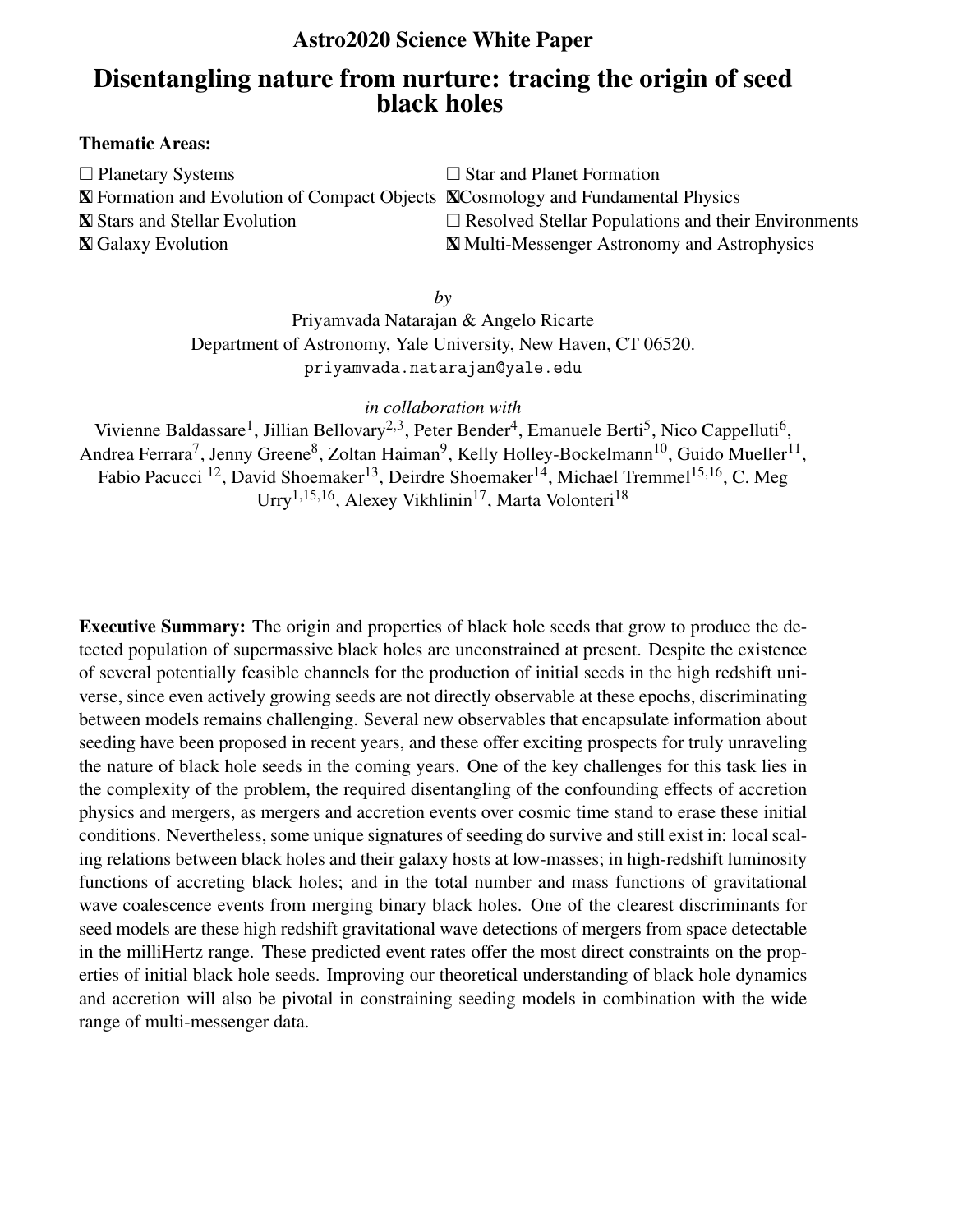## Introduction: the need for understanding seed formation

Demography of local galaxies suggests that a supermassive black hole (SMBH) is harbored in almost all galactic centers. Dynamically determined masses of these central black holes appear to correlate with several key properties of their host bulges: masses, velocity dispersion and luminosities [\(Ferrarese & Merritt](#page-5-0) [2000;](#page-5-0) [Tremaine et al.](#page-6-0) [2002;](#page-6-0) [Kormendy & Ho](#page-6-1) [2013\)](#page-6-1). BHs are expected to grow via mergers and accretion, but how the very first black hole seeds formed is poorly understood and is unconstrained by current observations. Quasars, powered by accretion onto SMBHs are now detected to the earliest epochs ( $z \sim 6-7$ ), when the universe was only a Gyr old. The masses for these behemoth SMBHs inferred using broad-line spectroscopy are of the order of  $\sim 10^9$  *M*<sub>⊙</sub> at *z* ∼ 6, which places some constraints on a combination of the seeding and accretion conditions that produced these objects [\(Fan et al.](#page-5-1) [2003;](#page-5-1) [Mortlock et al.](#page-6-2) [2011;](#page-6-2) [Wu et al.](#page-7-0) [2015;](#page-7-0) Bañados et al. [2018\)](#page-5-2). These masses require massive initial seeds and/or special growth conditions that permit extremely efficient and rapid accretion. The key issue for rapid growth is the time crunch, which requires exquisite convergence of optimal growth conditions like the presence of copious gas reservoirs to enable rapid accretion and simultaneous suppression of feedback that could disrupt inflowing gas (e.g., [Haiman & Loeb](#page-6-3) [2001\)](#page-6-3). These conditions are more likely to be available at these earliest epochs, yet they are difficult to sustain continuously to grow seed BHs with masses of 10 - 100  $M_{\odot}$ to the final SMBH masses powering *z* > 6 quasars [\(Park et al.](#page-6-4) [2016;](#page-6-4) [Pacucci et al.](#page-6-5) [2017,](#page-6-5) [2018\)](#page-6-6). This has motivated the exploration of alternate seeding prescriptions, particularly those that might produce more massive initial seeds or those in which rapid amplification of accreted mass can be achieved by finely tuning cosmic conditions (see [Volonteri & Bellovary](#page-7-1) [2012;](#page-7-1) [Haiman](#page-6-7) [2013;](#page-6-7) [Natarajan](#page-6-8) [2014;](#page-6-8) [Woods et al.](#page-7-2) [2018,](#page-7-2) for reviews). Related aspects of seeding are discussed in white papers by Haiman et al. (2019), Bellovary et al. (2019), and Pacucci et al. (2019).

Seed Formation Models: Light and Massive initial seeds SMBH seeds are thought to have formed out of pristine gas in the very early universe  $(z \ge 15)$ . With atomic hydrogen as the only coolant, abnormally large Jeans masses can be obtained. Early studies of the formation of the first stars indicated that the initial mass function was tilted high compared to today [\(Bromm et al.](#page-5-3) [2002\)](#page-5-3). In more recent state-of-the-art simulations, clouds fragment more readily, resulting in lower mass stars than previously found [\(Clark et al.](#page-5-4) [2011;](#page-5-4) [Greif et al.](#page-5-5) [2012;](#page-5-5) [Latif et al.](#page-6-9) [2013;](#page-6-9) [Hirano et al.](#page-6-10) [2014;](#page-6-10) [Stacy et al.](#page-6-11) [2016\)](#page-6-11). In any case, the remnants from this first generation of stars yield early light black hole seeds with masses on the order of 100  $M_{\odot}$ . While forming light initial seeds from Pop III remnants might almost seem fairly natural and inevitable in the context of current structure formation models, growing them to  $\sim 10^9 M_{\odot}$  in less than a Gyr is still prohibitive. Light seeds have been shown to accrete gas with lower duty cycles and at sub-Eddington rates due to the typical cosmic environments that might harbor them [\(Inayoshi](#page-6-12) [et al.](#page-6-12) [2016;](#page-6-12) [Pacucci et al.](#page-6-5) [2017\)](#page-6-5). Heavy seeds, produced from the direct collapse of pre-galactic gas disks in pristine halos were therefore proposed as an alternative path to account for the SMBHs powering the brightest, highest redshift quasars. In this Direct Collapse Black Hole (DCBH) seed formation picture, gas in early disks that go dynamically unstable and rapidly siphon mass to the center due to active and effective angular momentum dissipation via non-axisymmetric structures like bars on small scales, would grow massive central objects [\(Oh &](#page-6-13) [Haiman](#page-6-13) [2002;](#page-6-13) [Bromm & Loeb](#page-5-6) [2003;](#page-5-6) [Lodato & Natarajan](#page-6-14) [2006;](#page-6-14) [Begelman et al.](#page-5-7) [2006\)](#page-5-7). DCBHs form when fragmentation of these gas disks is prevented by suppressing cooling by dissociating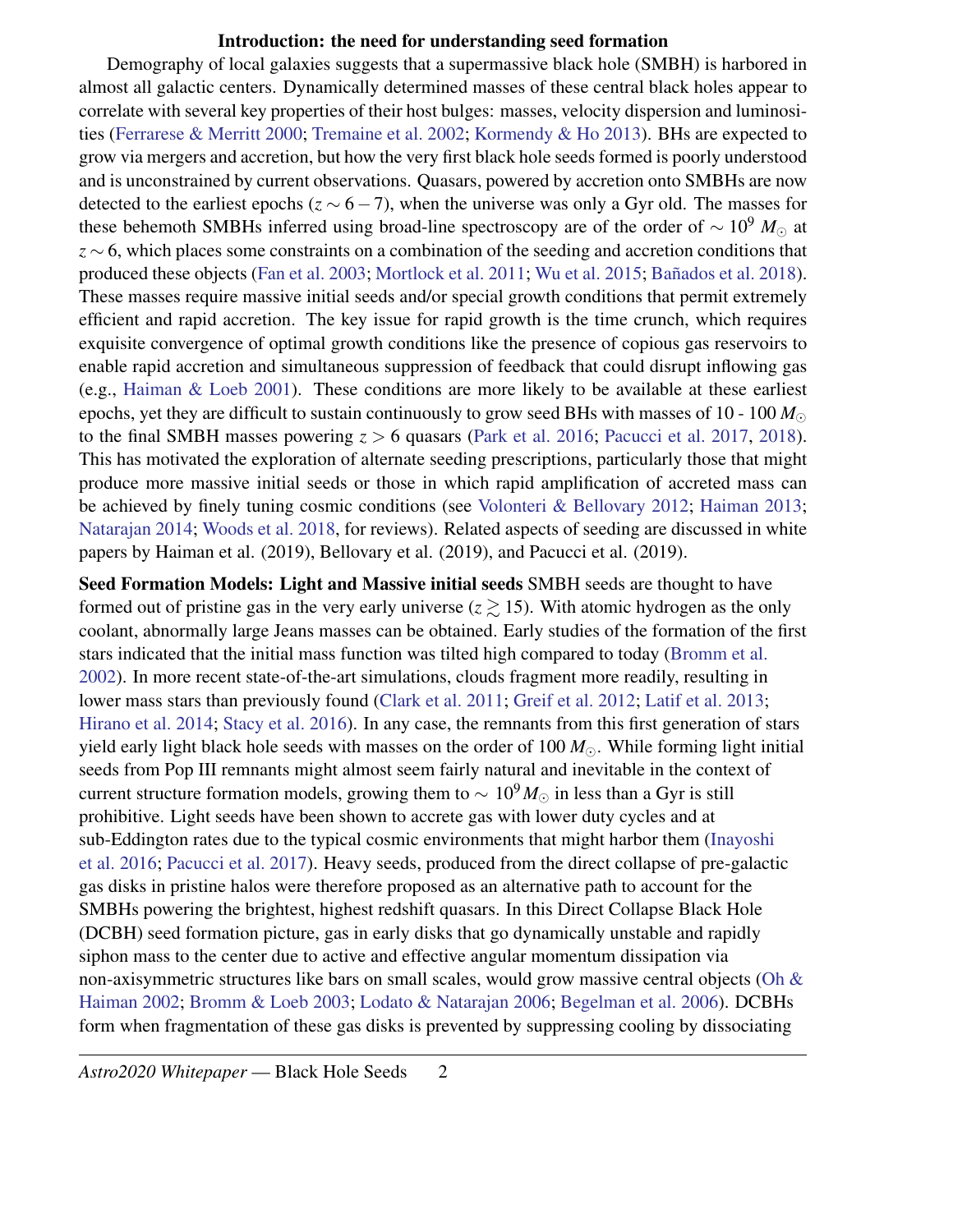any molecular hydrogen that might form [\(Shang et al.](#page-6-15) [2010;](#page-6-15) [Visbal et al.](#page-7-3) [2014;](#page-7-3) [Regan et al.](#page-6-16) [2017\)](#page-6-16)[.Lodato & Natarajan](#page-6-14) [\(2006,](#page-6-14) [2007\)](#page-6-17) first demonstrated that connecting the larger scale cosmological context with the fate of these pristine gas disks could be used to derive the initial mass function for heavy seeds. Today, radiative and hydrodynamical cosmological simulations are available to probe the availability of direct collapse seeding sites. These studies agree that seeding sites are common enough in the early universe to explain the existence of observed (*z* ∼ 6−7) quasars, but are likely too rare to account for the existence of the typical SMBH in a local, *L*<sup>∗</sup> galaxy [\(Habouzit et al.](#page-6-18) [2016;](#page-6-18) [Wise et al.](#page-7-4) [2019\)](#page-7-4). In addition to direct collapse of gas, heavy seeds can also result when an initially light seed under the right set of circumstances undergoes extremely rapid growth via super-Eddington accretion especially when aided by mergers with other seeds [\(Alexander & Natarajan](#page-5-8) [2014;](#page-5-8) [Dunn et al.](#page-5-9) [2018\)](#page-5-9) and [\(Volonteri & Rees](#page-7-5) [2005\)](#page-7-5). Such rapidy amplified (in  $10^6$  yr). Intermediate mass black hole seeds that result from the dynamical core collapse of the first star clusters could also be a channel for early seed formation [\(Omukai et al.](#page-6-19) [2008;](#page-6-19) [Devecchi & Volonteri](#page-5-10) [2009;](#page-5-10) [Stone et al.](#page-6-20) [2017\)](#page-6-20).

Mapping seeding to observables Semi-analytic/empirical models are currently the most efficient tool for predicting the signatures of SMBH seeding that persist until observable redshifts (e.g., [Volonteri et al.](#page-7-6) [2003;](#page-7-6) [Somerville et al.](#page-6-21) [2008;](#page-6-21) [Tanaka & Haiman](#page-6-22) [2009\)](#page-6-22). These models deploy results of detailed cosmological simulations into simpler analytic models with parameters to quickly make predictions that are representative of large volumes and low-mass halos, that are computationally expensive for cosmological simulations to resolve. Improved and sophisticated current models formulated in the same vein offer novel ways of probing seed masses and have helped derive new sets of observables that will help to powerfully discriminate between the light and massive seeding channels [\(Ricarte & Natarajan](#page-6-23) [2018a,](#page-6-23)[b\)](#page-6-24). The latter model will henceforth be referred to as [RN18b.](#page-6-24) Seeding channels have two salient properties: their initial masses and their abundances. In state-of-the-art models an initial population of seeds is generated with simple prescriptions based on a merger-triggering paradigm. Light seeds are randomly drawn from an IMF ranging from 30-100 solar masses representing PopIII remnant masses, while heavy seeds are assigned according to the dynamical model of [Lodato & Natarajan](#page-6-14) [\(2006\)](#page-6-14). Within the larger structure formation paradigm, light seeds are populated in dark matter halos above a  $3.5\sigma$  peak, but heavy seeds are only placed more rarely in halos with a narrow range of velocity dispersions – those which are massive enough to allow atomic cooling, but not too massive to cause fragmentation and star formation. Compared to recent hydrodynamical simulations, such models allow for an optimistically high number density of DCBHs to explore seeding signatures more cleanly. Galaxy mergers are believed to be the drivers of SMBH growth as these also trigger accretion episodes. In this picture, when a major merger occurs, SMBHs accrete at the Eddington limit with a duty cycle of unity until they reach the local observed  $M_{\bullet} - \sigma$  relation. Since it is currently thought that not all AGN are triggered by mergers, a long-lived sub-dominant steady accretion mode is also modeled. With the modeling flexibility that permits incorporating multi-wavelength observational constraints more readily, in one model - the AGN Main Sequence (MS) model - the black hole accretion rate for instance, is set to a thousandth of the star formation rate, as inferred from stacked observations of star forming galaxies [\(Mullaney et al.](#page-6-25) [2012\)](#page-6-25). Another steady mode explored is the Power Law (PL) model, in which black holes instead accrete at a rate drawn from a universal power-law Eddington ratio distribution tuned to roughly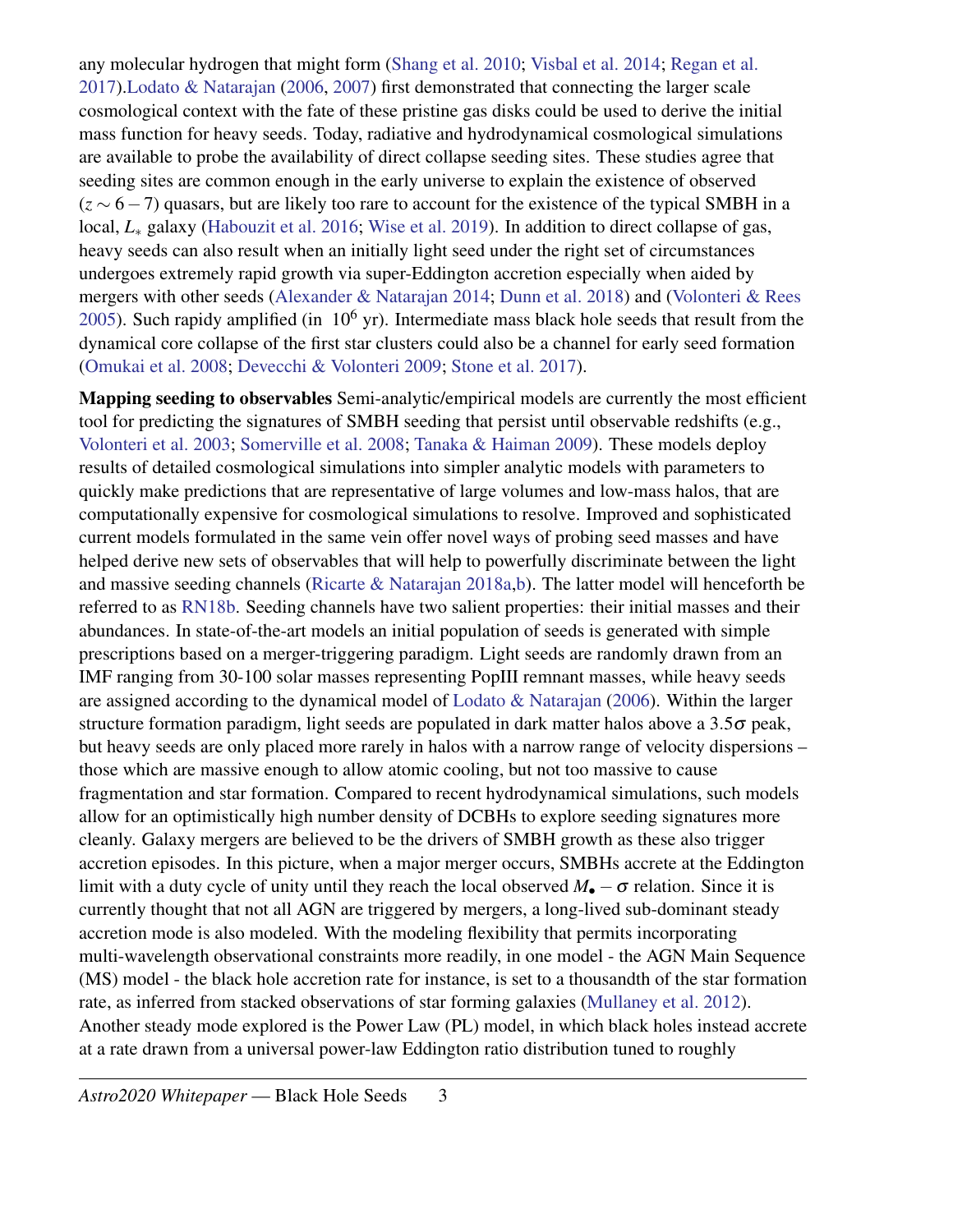reproduce the observed luminosity functions. The potency of this modeling approach derives from the power to simultaneously explore seeding and accretion physics that eventually helps in disentangling these two confounding effects.

Discriminating seed formation channels: observational signatures and challenges Growth via accretion and mergers works to erase the initial seeding conditions for black holes, so the goal is to search for distinct signatures that survive, both at high and low-redshift.

Signatures of seeding in local relations While one might not expect signatures from seeding at  $z \ge 15$  to persist at  $z = 0$ , modeling suggests that they may be found in low-mass galaxies where central SMBHs have hopefully not evolved too much from their initial conditions [\(Bellovary et al.](#page-5-11) [2019;](#page-5-11) [Micic et al.](#page-6-26) [2011\)](#page-6-26). Earlier work, claimed that heavy seeds exhibit larger scatter at the low-mass end of the *M*• −σ relation than light seeds [\(Volonteri & Natarajan](#page-7-7) [2009\)](#page-7-7). Yet in [RN18b](#page-6-24) it is found that the scatter at the low-mass end of the  $M_{\bullet} - \sigma$  relation is determined primarily by uncertain accretion prescriptions rather than seed mass. While the accretion prescriptions led to different outcomes, Light and Heavy seeds are not surprisingly similar. In theory, as originally proposed by [Volonteri et al.](#page-7-8) [\(2008\)](#page-7-8) the black hole occupation fraction was a proposed observable discriminant, unfortunately, this quantity is never directly measured. A new calibrated version of the occupation fraction, proposed in [RN18b](#page-6-24) could sift out the effect of accretion models from seeding, but such inferences are subject to large uncertainties regarding SMBH growth in low-mass hosts. Interestingly, many state-of-the-art cosmological simulations characterizing SMBH growth in low-mass hosts find that their growth is stunted [\(Sanchez et al.](#page-6-27) [2018\)](#page-6-27). In dwarf galaxies, the BHs wander away from the center of the gravitational potential and may find their accretion regulated not only by their own accretion and feedback behavior, but also by feedback from supernovae [\(Dubois et al.](#page-5-12) [2015;](#page-5-12) [Habouzit et al.](#page-5-13) [2017;](#page-5-14) Anglés-Alcázar et al. 2017; [Bellovary](#page-5-11) [et al.](#page-5-11) [2019\)](#page-5-11).

Signatures of seeding in high-redshift luminosity functions Luminosity functions also contain information about a combination of seeding and accretion. The computed bolometric luminosity functions of AGN out to  $z = 12$  reveal that the light and heavy seed models do diverge. These high redshift luminosity functions will be easily accessible with the next-generation X-ray telescopes. Therefore, despite model degeneracies, measurement of these high-redshift X-ray luminosity functions which are well within reach observationally with proposed future facilities will allow us to constrain SMBH growth in a multi-dimensional parameter space, including seed masses, occupation fractions, and Eddington ratio distributions. Significant advances are currently being made via hydrodynamical cosmological simulations to guide accretion models, to help with separating out initial seeding effects. The discrimination between seeding models shows up primarily at high redshift and therefore data from these epochs will prove to be pivotal. Signatures of seeding in gravitational wave events Models currently find that the cleanest discriminant of initial seeding derive from observations of resolved gravitational wave events that measure the rate of black hole mergers irrespective of our assumptions about accretion [\(Sesana](#page-6-28) [et al.](#page-6-28) [2005,](#page-6-28) [2011;](#page-6-29) [Klein et al.](#page-6-30) [2016\)](#page-6-30). Merging black holes produce gravitational waves, and stellar-mass black hole mergers have now been detected by the Laser Interferometer Gravitational-Wave Observatory (LIGO) (e.g., [Abbott et al.](#page-5-15) [2016\)](#page-5-15). For higher mass black hole mergers, a lower frequency milliiHertz space interferometer will be the instrument needed to probe the initial seed population [\(Amaro-Seoane et al.](#page-5-16) [2017\)](#page-5-16). The planned LISA mission has the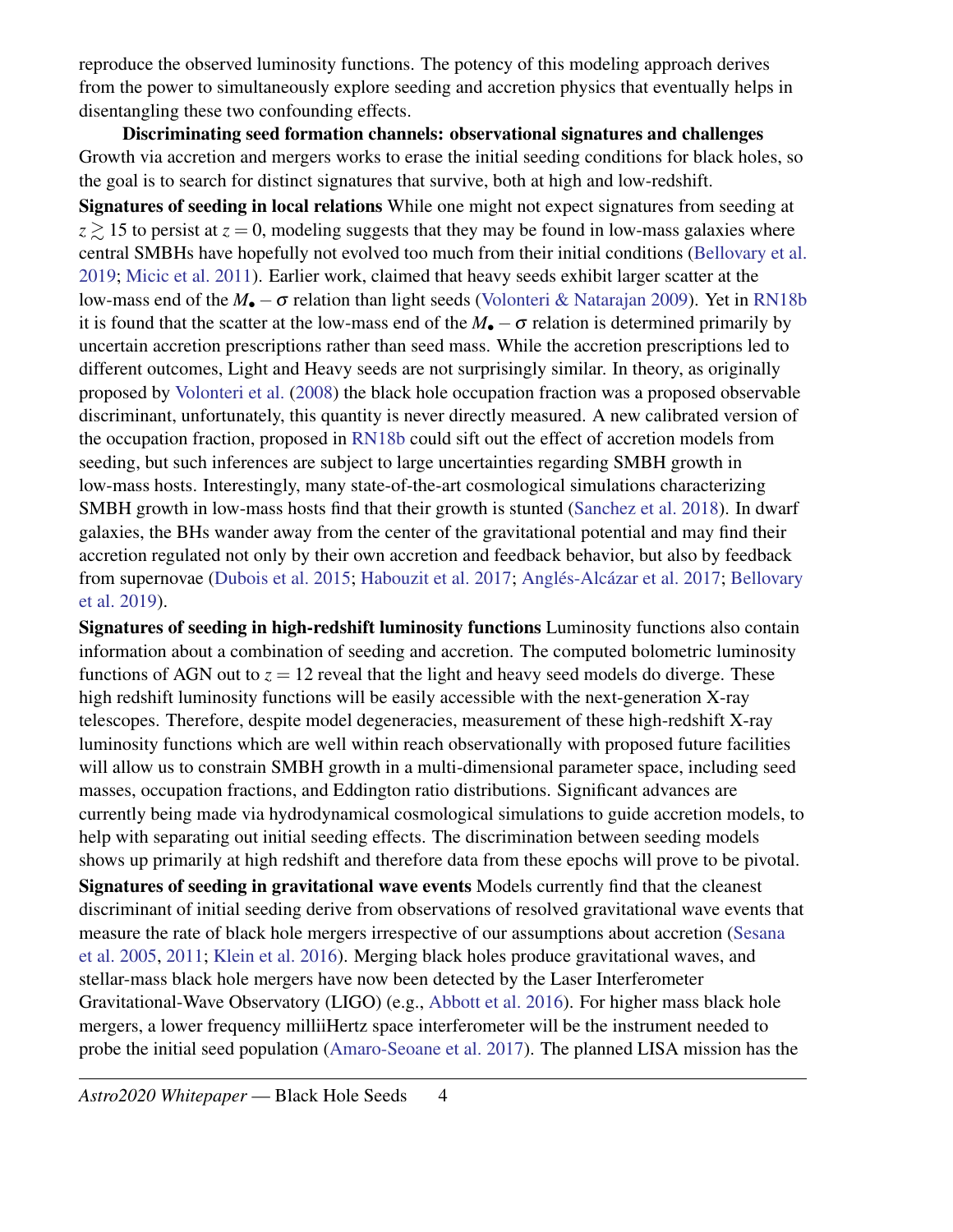sensitivity to detect the high-redshift mergers in low-mass hosts, that encapsulate information on the initial masses and occupation fractions of seeding. Current model predictions for the event rate and dependence of such events on the mass ratios of merging black holes, and their redshifts robustly indicate that seed masses can be inferred. A set of predictions adopting the signal-to-noise calculation outlined in [Sesana et al.](#page-6-28) [\(2005,](#page-6-28) [2007\)](#page-6-31) are presented in Fig. [1](#page-4-0) (details can be found in [RN18b\)](#page-6-24). Unlike the other observables discussed thus far, estimates of the merging black hole population do not depend on their instantaneous accretion state. However, they do depend on the dynamics regarding the formation and shrinking of black hole binaries which are poorly constrained from kpc [\(Tremmel et al.](#page-6-32) [2017;](#page-6-32) [Pfister et al.](#page-6-33) [2019\)](#page-6-33) to pc (e.g., [Colpi](#page-5-17) [2014\)](#page-5-17) scales, leading to a large spread in detection rates ranging from  $\sim$  1–100 events during a putative 4-year mission depending on the assumptions made [\(Sesana et al.](#page-6-29) [2011;](#page-6-29) [Klein et al.](#page-6-30) [2016\)](#page-6-30). Light seed models produce significantly more gravitational wave events than heavy seeds at low chirp masses. This is a direct reflection of the initial seed masses and occupation fractions. After a 4-year mission, with conservative assumptions on the dynamics,  $\sim$  20 detected mergers for heavy-seeds, and ∼ 100 detected mergers for a light-seeding scenario are predicted. Under the more optimistic assumption that no mergers stall dynamically, the predicted detection rates increase by an order of magnitude, both these cases are illustrated in Fig. 1 [\(Khan et al.](#page-6-34) [2013\)](#page-6-34).



<span id="page-4-0"></span>Figure 1. The chirp mass function of detectable gravitational wave events for a 4-year milli-Hertz GW mission like LISA as a function of chirp mass and redshift for pessimistic merger rates (*left*) and optimistic merger rates (*right*). "Light" and "Heavy" seeding scenarios are plotted, with "MS" and "PL" denoting two different plausible accretion models (Figure reproduced from [RN18b.](#page-6-24))

#### Summary

The origin of seed black holes is fiercely debated and is one of the key open questions in cosmology today. The cosmic assembly history of black holes is a result of the combination of seeding, accretion physics and dynamical processes and disentangling these is a challenging task. Although the cumulative accretion history over cosmic time tends to erase initial seeding conditions, some unique signatures persist that can help distinguish between light and heavy seeds. Current models that track SMBH assembly over cosmic time show that a powerful set of new observables from multi-wavelength data sets can help distinguish seeding scenarios. Key observables are the event rates of SMBH binary mergers. These coalescence rates as a function of redshift and chirp mass offer unique discrimination between initial black hole seeding models. A 3 spacecraft gravitational wave detector, such as the proposed LISA mission, has the sensitivity and power for these critical observations that offer the prospect of profound insights into the physics of seeding. The combination of gravitational wave events and multi-messenger electromagnetic probes will be critical to obtain a self-consistent and comprehensive view of black hole formation and assembly.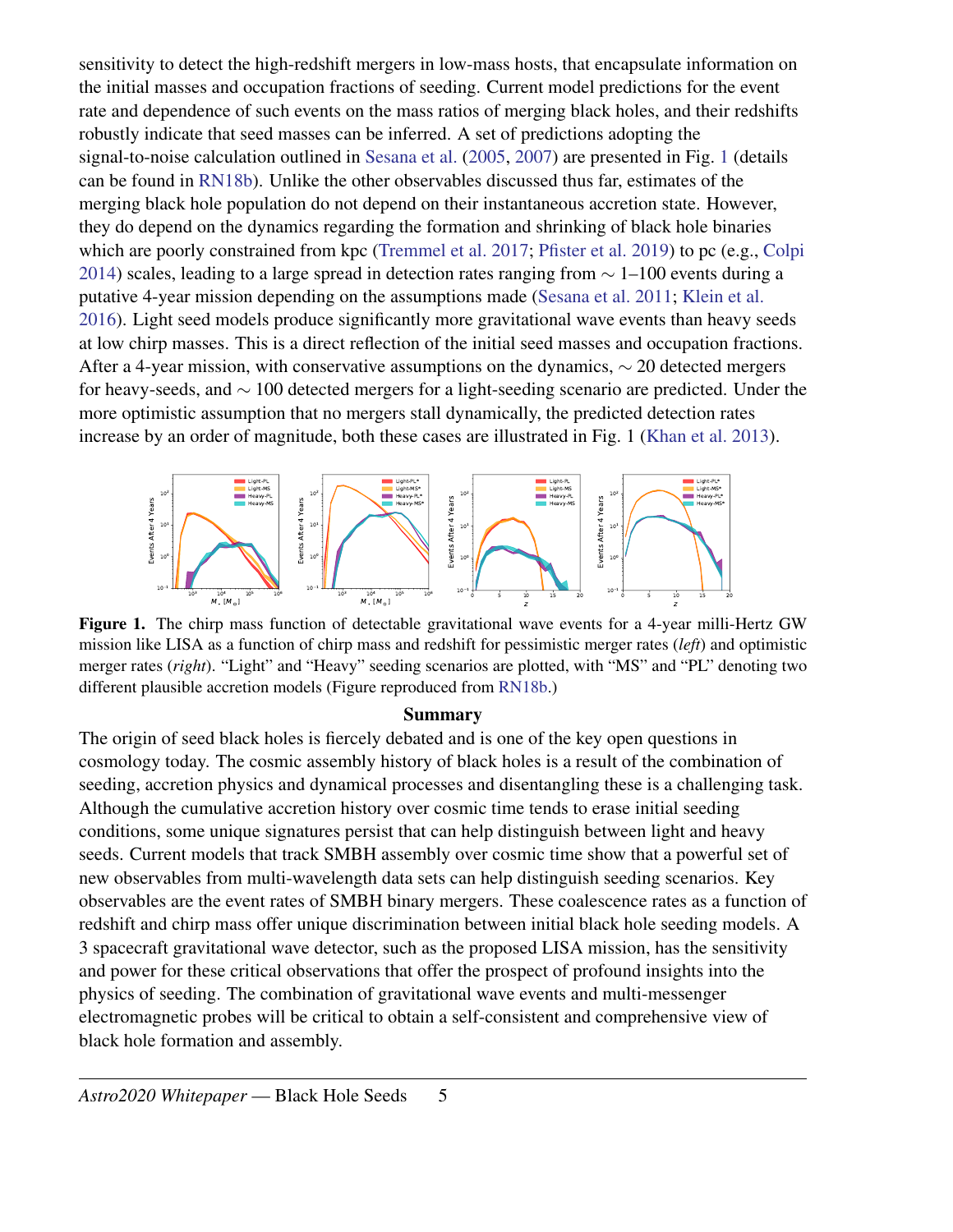## Instituitional Affliations of Authors

<sup>1</sup>Department of Astronomy, Yale University, New Haven, CT, USA <sup>2</sup>City University of New York, Queensborough Community College, NY, USA <sup>3</sup>American Museum of Natural History, New York, NY, USA 4 JILA, University of Boulder, Colorado, CO, USA <sup>5</sup>Department of Astronomy and Joint Space-Science Institute, The University of Maryland, USA <sup>6</sup>University of Miami, Miami, Florida, USA <sup>7</sup>SNS, Pisa, Italy <sup>8</sup>Department of Astrophysical Sciences, Princeton University, Princeton, NJ, USA <sup>9</sup>Department of Astronomy, Columbia University, New York, NY, USA <sup>10</sup>Vanderbilt University, Nashville, TN, USA <sup>11</sup>University of Florida, Gainesville, FL, USA  $12$ Kapteyn Astronomical Institute, University of Groningen, Groningen, The Netherlands <sup>13</sup>Department of Physics, Yale University, New Haven, CT, USA <sup>14</sup>Yale Center for Astronomy and Astrophysics, New Haven, CT 06520, USA <sup>15</sup>EAPS, M.I.T., Cambridge, MA, USA <sup>16</sup>Georgia Tech, Atlanta, USA <sup>17</sup> Harvard-Smithsonian Center for Astrophysics, Cambridge, MA, USA <sup>18</sup>IAP, Paris, France

#### **REFERENCES**

<span id="page-5-16"></span><span id="page-5-15"></span><span id="page-5-14"></span><span id="page-5-8"></span><span id="page-5-2"></span>Abbott, B. P., Abbott, R., Abbott, T. D., et al. 2016, Phys. Rev. Lett., 116, 061102, doi: [10.1103/PhysRevLett.116.061102](http://doi.org/10.1103/PhysRevLett.116.061102) Alexander, T., & Natarajan, P. 2014, Science, 345, 1330, doi: [10.1126/science.1251053](http://doi.org/10.1126/science.1251053) Amaro-Seoane, P., Audley, H., Babak, S., et al. 2017, ArXiv e-prints. <https://arxiv.org/abs/1702.00786> Anglés-Alcázar, D., Faucher-Giguère, C.-A., Quataert, E., et al. 2017, MNRAS, 472, L109, doi: [10.1093/mnrasl/slx161](http://doi.org/10.1093/mnrasl/slx161) Bañados, E., Venemans, B. P., Mazzucchelli, C., et al. 2018, Nature, 553, 473, doi: [10.1038/nature25180](http://doi.org/10.1038/nature25180) Begelman, M. C., Volonteri, M., & Rees, M. J. 2006, MNRAS, 370, 289, doi: [10.1111/j.1365-2966.2006.10467.x](http://doi.org/10.1111/j.1365-2966.2006.10467.x) Bellovary, J. M., Cleary, C. E., Munshi, F., et al. 2019, MNRAS, 482, 2913, doi: [10.1093/mnras/sty2842](http://doi.org/10.1093/mnras/sty2842) Bromm, V., Coppi, P. S., & Larson, R. B. 2002, ApJ, 564, 23, doi: [10.1086/323947](http://doi.org/10.1086/323947) Bromm, V., & Loeb, A. 2003, ApJ, 596, 34, doi: [10.1086/377529](http://doi.org/10.1086/377529)

<span id="page-5-4"></span>Clark, P. C., Glover, S. C. O., Klessen, R. S., & Bromm, V. 2011, ApJ, 727, 110, doi: [10.1088/0004-637X/727/2/110](http://doi.org/10.1088/0004-637X/727/2/110)

<span id="page-5-17"></span>Colpi, M. 2014, Space Sci. Rev., 183, 189, doi: [10.1007/s11214-014-0067-1](http://doi.org/10.1007/s11214-014-0067-1)

<span id="page-5-10"></span>Devecchi, B., & Volonteri, M. 2009, ApJ, 694, 302, doi: [10.1088/0004-637X/694/1/302](http://doi.org/10.1088/0004-637X/694/1/302)

<span id="page-5-12"></span>Dubois, Y., Volonteri, M., Silk, J., et al. 2015, MNRAS, 452, 1502, doi: [10.1093/mnras/stv1416](http://doi.org/10.1093/mnras/stv1416)

<span id="page-5-9"></span>Dunn, G., Bellovary, J., Holley-Bockelmann, K., Christensen, C., & Quinn, T. 2018, ApJ, 861, 39, doi: [10.3847/1538-4357/aac7c2](http://doi.org/10.3847/1538-4357/aac7c2)

<span id="page-5-1"></span>Fan, X., Strauss, M. A., Schneider, D. P., et al. 2003, AJ, 125, 1649, doi: [10.1086/368246](http://doi.org/10.1086/368246)

<span id="page-5-0"></span>Ferrarese, L., & Merritt, D. 2000, ApJL, 539, L9, doi: [10.1086/312838](http://doi.org/10.1086/312838)

<span id="page-5-5"></span>Greif, T. H., Bromm, V., Clark, P. C., et al. 2012, MNRAS, 424, 399, doi: [10.1111/j.1365-2966.2012.21212.x](http://doi.org/10.1111/j.1365-2966.2012.21212.x)

<span id="page-5-13"></span>Habouzit, M., Volonteri, M., & Dubois, Y. 2017, MNRAS, 468, 3935, doi: [10.1093/mnras/stx666](http://doi.org/10.1093/mnras/stx666)

<span id="page-5-11"></span><span id="page-5-7"></span><span id="page-5-6"></span><span id="page-5-3"></span>*Astro2020 Whitepaper* — Black Hole Seeds 6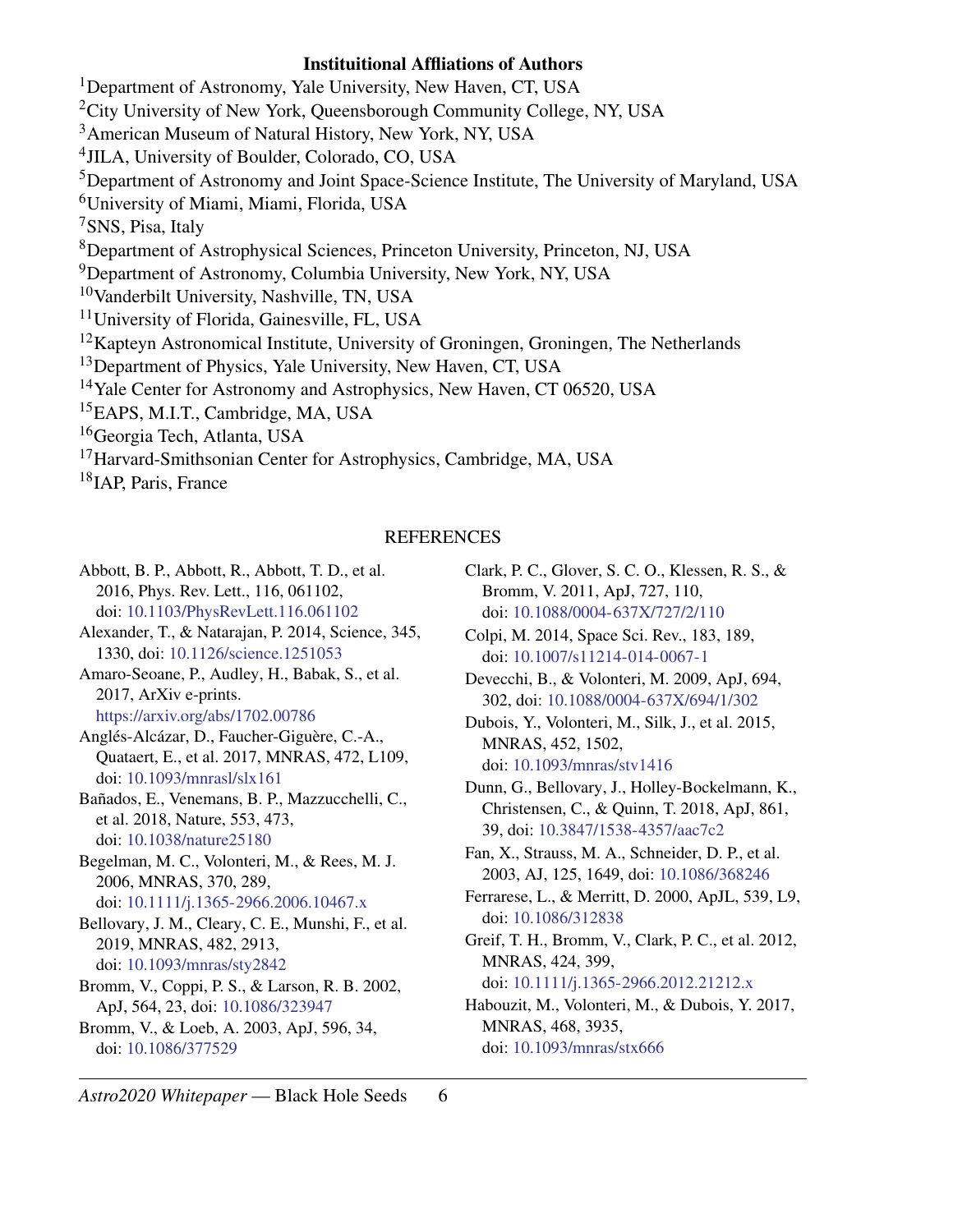<span id="page-6-18"></span>Habouzit, M., Volonteri, M., Latif, M., Dubois, Y., & Peirani, S. 2016, MNRAS, 463, 529, doi: [10.1093/mnras/stw1924](http://doi.org/10.1093/mnras/stw1924)

- <span id="page-6-7"></span>Haiman, Z. 2013, in Astrophysics and Space Science Library, Vol. 396, The First Galaxies, ed. T. Wiklind, B. Mobasher, & V. Bromm, 293
- <span id="page-6-3"></span>Haiman, Z., & Loeb, A. 2001, ApJ, 552, 459, doi: [10.1086/320586](http://doi.org/10.1086/320586)
- <span id="page-6-10"></span>Hirano, S., Hosokawa, T., Yoshida, N., et al. 2014, ApJ, 781, 60,
	- doi: [10.1088/0004-637X/781/2/60](http://doi.org/10.1088/0004-637X/781/2/60)
- <span id="page-6-12"></span>Inayoshi, K., Haiman, Z., & Ostriker, J. P. 2016, MNRAS, 459, 3738, doi: [10.1093/mnras/stw836](http://doi.org/10.1093/mnras/stw836)
- <span id="page-6-34"></span>Khan, F. M., Holley-Bockelmann, K., Berczik, P., & Just, A. 2013, ApJ, 773, 100, doi: [10.1088/0004-637X/773/2/100](http://doi.org/10.1088/0004-637X/773/2/100)
- <span id="page-6-30"></span>Klein, A., Barausse, E., Sesana, A., et al. 2016, PRD, 93, 024003,
- doi: [10.1103/PhysRevD.93.024003](http://doi.org/10.1103/PhysRevD.93.024003)
- <span id="page-6-1"></span>Kormendy, J., & Ho, L. C. 2013, ARAA, 51, 511, doi: [10.1146/annurev-astro-082708-101811](http://doi.org/10.1146/annurev-astro-082708-101811)
- <span id="page-6-9"></span>Latif, M. A., Schleicher, D. R. G., Schmidt, W., & Niemeyer, J. 2013, ApJL, 772, L3, doi: [10.1088/2041-8205/772/1/L3](http://doi.org/10.1088/2041-8205/772/1/L3)
- <span id="page-6-14"></span>Lodato, G., & Natarajan, P. 2006, MNRAS, 371, 1813, doi: [10.1111/j.1365-2966.2006.10801.x](http://doi.org/10.1111/j.1365-2966.2006.10801.x) —. 2007, MNRAS, 377, L64,
- <span id="page-6-26"></span><span id="page-6-17"></span>doi: [10.1111/j.1745-3933.2007.00304.x](http://doi.org/10.1111/j.1745-3933.2007.00304.x) Micic, M., Holley-Bockelmann, K., & Sigurdsson, S. 2011, MNRAS, 414, 1127,
- <span id="page-6-2"></span>doi: [10.1111/j.1365-2966.2011.18444.x](http://doi.org/10.1111/j.1365-2966.2011.18444.x) Mortlock, D. J., Warren, S. J., Venemans, B. P., et al. 2011, Nature, 474, 616, doi: [10.1038/nature10159](http://doi.org/10.1038/nature10159)
- <span id="page-6-25"></span>Mullaney, J. R., Daddi, E., Béthermin, M., et al. 2012, ApJL, 753, L30, doi: [10.1088/2041-8205/753/2/L30](http://doi.org/10.1088/2041-8205/753/2/L30)
- <span id="page-6-8"></span>Natarajan, P. 2014, General Relativity and Gravitation, 46, 1702, doi: [10.1007/s10714-014-1702-6](http://doi.org/10.1007/s10714-014-1702-6)
- <span id="page-6-13"></span>Oh, S. P., & Haiman, Z. 2002, ApJ, 569, 558, doi: [10.1086/339393](http://doi.org/10.1086/339393)
- <span id="page-6-19"></span>Omukai, K., Schneider, R., & Haiman, Z. 2008, ApJ, 686, 801, doi: [10.1086/591636](http://doi.org/10.1086/591636)
- <span id="page-6-6"></span>Pacucci, F., Loeb, A., Mezcua, M., & Martín-Navarro, I. 2018, ApJ, 864, L6, doi: [10.3847/2041-8213/aad8b2](http://doi.org/10.3847/2041-8213/aad8b2)
- <span id="page-6-5"></span>Pacucci, F., Natarajan, P., Volonteri, M., Cappelluti, N., & Urry, C. M. 2017, ApJL, 850, L42, doi: [10.3847/2041-8213/aa9aea](http://doi.org/10.3847/2041-8213/aa9aea)
- <span id="page-6-4"></span>Park, K., Ricotti, M., Natarajan, P., Bogdanovic,´ T., & Wise, J. H. 2016, ApJ, 818, 184, doi: [10.3847/0004-637X/818/2/184](http://doi.org/10.3847/0004-637X/818/2/184)
- <span id="page-6-33"></span>Pfister, H., Volonteri, M., Dubois, Y., Dotti, M., & Colpi, M. 2019, arXiv e-prints. <https://arxiv.org/abs/1902.01297>
- <span id="page-6-16"></span>Regan, J. A., Visbal, E., Wise, J. H., et al. 2017, Nature Astronomy, 1, 0075, doi: [10.1038/s41550-017-0075](http://doi.org/10.1038/s41550-017-0075)
- <span id="page-6-23"></span>Ricarte, A., & Natarajan, P. 2018a, MNRAS, 481, 3278, doi: [10.1093/mnras/sty2448](http://doi.org/10.1093/mnras/sty2448)
- <span id="page-6-24"></span>—. 2018b, MNRAS, 474, 1995, doi: [10.1093/mnras/stx2851](http://doi.org/10.1093/mnras/stx2851)
- <span id="page-6-27"></span>Sanchez, N. N., Bellovary, J. M., Holley-Bockelmann, K., et al. 2018, ApJ, 860, 20, doi: [10.3847/1538-4357/aac015](http://doi.org/10.3847/1538-4357/aac015)
- <span id="page-6-29"></span>Sesana, A., Gair, J., Berti, E., & Volonteri, M. 2011, PRD, 83, 044036, doi: [10.1103/PhysRevD.83.044036](http://doi.org/10.1103/PhysRevD.83.044036)
- <span id="page-6-28"></span>Sesana, A., Haardt, F., Madau, P., & Volonteri, M. 2005, ApJ, 623, 23, doi: [10.1086/428492](http://doi.org/10.1086/428492)
- <span id="page-6-31"></span>Sesana, A., Volonteri, M., & Haardt, F. 2007, MNRAS, 377, 1711, doi: [10.1111/j.1365-2966.2007.11734.x](http://doi.org/10.1111/j.1365-2966.2007.11734.x)
- <span id="page-6-15"></span>Shang, C., Bryan, G. L., & Haiman, Z. 2010, MNRAS, 402, 1249, doi: [10.1111/j.1365-2966.2009.15960.x](http://doi.org/10.1111/j.1365-2966.2009.15960.x)
- <span id="page-6-21"></span>Somerville, R. S., Hopkins, P. F., Cox, T. J., Robertson, B. E., & Hernquist, L. 2008, MNRAS, 391, 481, doi: [10.1111/j.1365-2966.2008.13805.x](http://doi.org/10.1111/j.1365-2966.2008.13805.x)
- <span id="page-6-11"></span>Stacy, A., Bromm, V., & Lee, A. T. 2016, MNRAS, 462, 1307, doi: [10.1093/mnras/stw1728](http://doi.org/10.1093/mnras/stw1728)
- <span id="page-6-20"></span>Stone, N. C., Küpper, A. H. W., & Ostriker, J. P. 2017, MNRAS, 467, 4180, doi: [10.1093/mnras/stx097](http://doi.org/10.1093/mnras/stx097)
- <span id="page-6-22"></span>Tanaka, T., & Haiman, Z. 2009, ApJ, 696, 1798, doi: [10.1088/0004-637X/696/2/1798](http://doi.org/10.1088/0004-637X/696/2/1798)
- <span id="page-6-0"></span>Tremaine, S., Gebhardt, K., Bender, R., et al. 2002, ApJ, 574, 740, doi: [10.1086/341002](http://doi.org/10.1086/341002)
- <span id="page-6-32"></span>Tremmel, M., Governato, F., Volonteri, M., Quinn, T. R., & Pontzen, A. 2017, ArXiv e-prints. <https://arxiv.org/abs/1708.07126>

*Astro2020 Whitepaper* — Black Hole Seeds 7